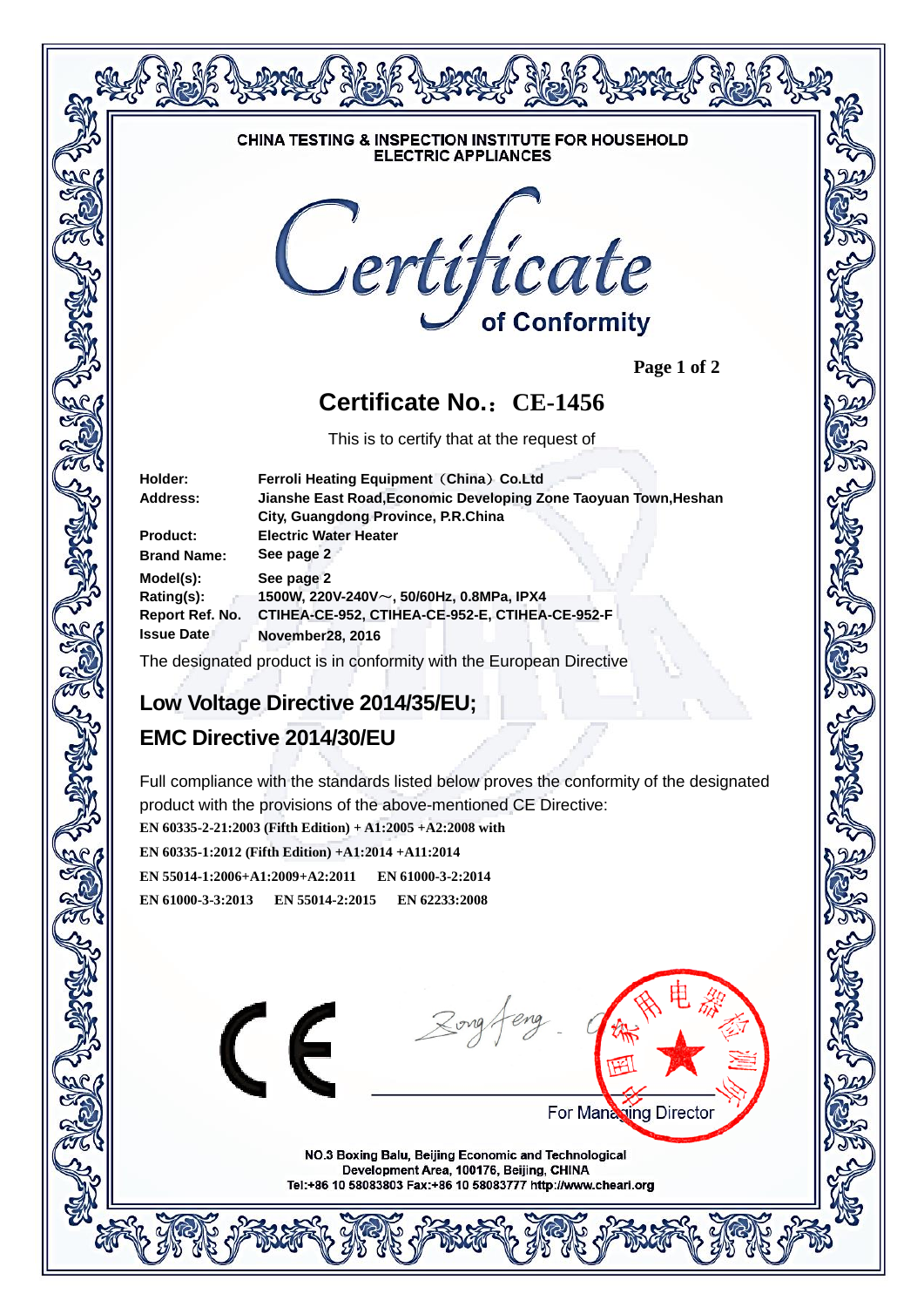

**Page 2 of 2**

**Brand Name:**

**Ferroli**、**ISEA**、**alma**、**Fer**、**Hi-therm**、**Bealich**、**Lamborghini**、**COINTRA**、**Termo**、**Atmor**、 **Newlec**、**Acqua**、**Thermex**、**Garanterm**、**AQUAVERSO**、**Roma**、**Koreastar**、**Electrolux**、 **KWIKOT PRISMA CLASSIQUE**、**Kwikot Prisma by Ferroli**、**Beko**、**Altus**、**Arcelik**、 **Diplomat**、**BEC**、**GESCOplus**、**Tmep**м**e**к**c**、**Termoboiler**、**Dianboiler**、**WARMESTRASSE**

#### **Models:**

**TL plus 30 S 28.5L**、**TL plus 40 S 37L**、**TL plus 50 S 46.5L**、**TL plus 30 28.5L**、 **TL plus 40 37L**、**TL plus 50 46.5L**、**TL plus 60 55L**、**TL plus 70 64L**、**TL plus 80 76L**、 **TL plus 50 V 47.5L**、**TL plus 80 V 76L**、**TL plus 100 V 97L**、**TL plus 125 V 113L**、 **TL plus 150 V 132L**、**SWV-30S 28.5L**、**SWV-40S 37L**、**SWV-50S 46.5L**、 **SWV-60S 55L**、**SWV-70S 64L**、**SWV-80S 76L**、**SWV-50 47.5L**、**SWV-80 76L**、 **SWV-100 97L**、**SWV-125 113L**、**SWV-150 132L**

CE



**For Managing Director**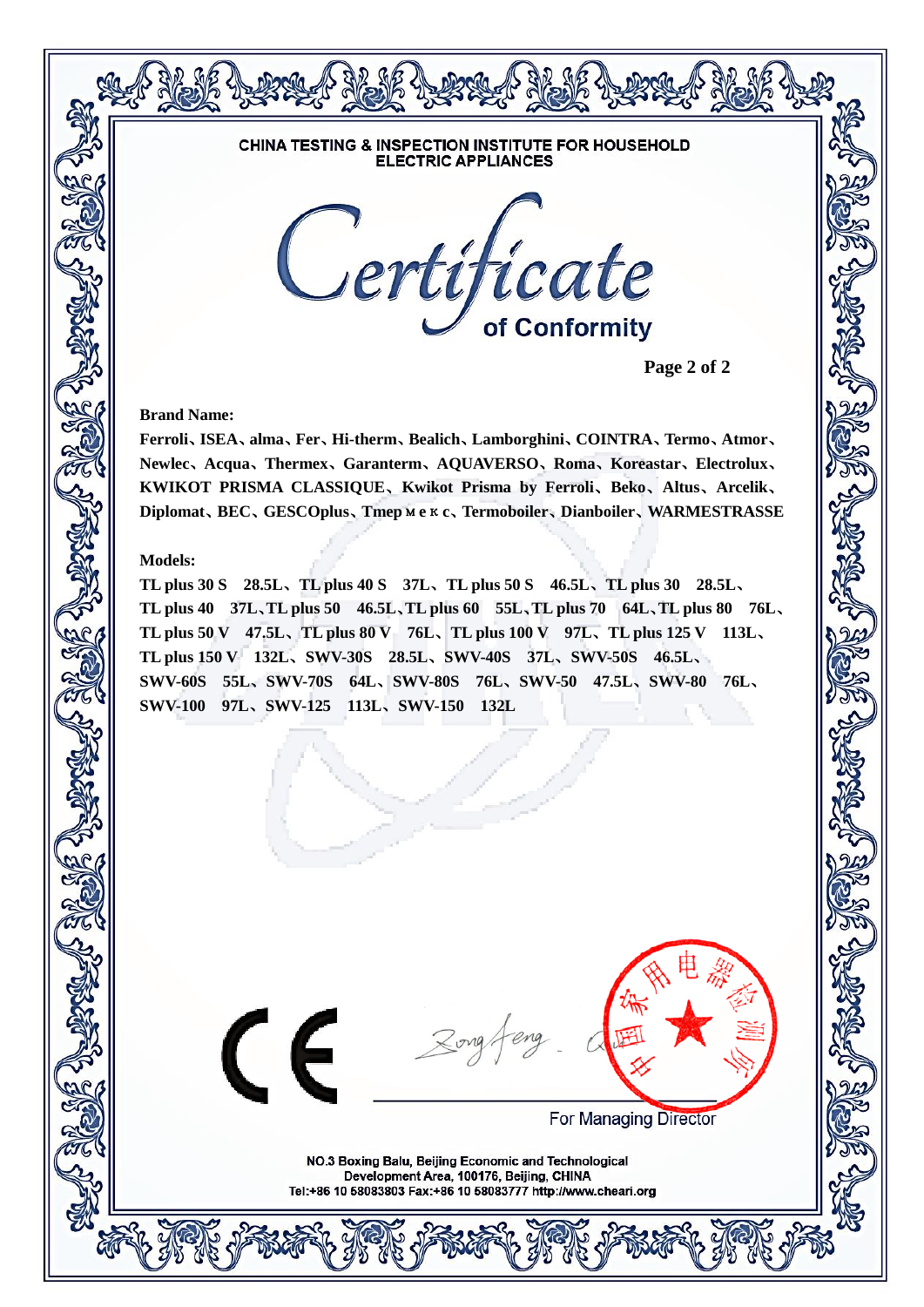

 **Page 1 of 2**

## **Certificate No.**:**CE-1457**

This is to certify that at the request of

| Holder:            | Ferroli Heating Equipment (China) Co.Ltd                         |
|--------------------|------------------------------------------------------------------|
| Address:           | Jianshe East Road, Economic Developing Zone Taoyuan Town, Heshan |
|                    | City, Guangdong Province, P.R.China                              |
| <b>Product:</b>    | <b>Electric Water Heater</b>                                     |
| <b>Brand Name:</b> | See page 2                                                       |
| Model(s):          | See page 2                                                       |
| Rating(s):         | 1500W, 220V-240V~, 50/60Hz, 0.8MPa, IPX4                         |
| Report Ref. No.    | CTIHEA-CE-953, CTIHEA-CE-953-E, CTIHEA-CE-953-F                  |
| <b>Issue Date</b>  | <b>November28, 2016</b>                                          |
|                    |                                                                  |

The designated product is in conformity with the European Directive

### **Low Voltage Directive 2014/35/EU;**

# **EMC Directive 2014/30/EU**

Full compliance with the standards listed below proves the conformity of the designated product with the provisions of the above-mentioned CE Directive:

**EN 60335-2-21:2003 (Fifth Edition) + A1:2005 +A2:2008 with** 

**EN 60335-1:2012 (Fifth Edition) +A1:2014 +A11:2014**

**EN 55014-1:2006+A1:2009+A2:2011 EN 61000-3-2:2014 EN 61000-3-3:2013 EN 55014-2:2015 EN 62233:2008**